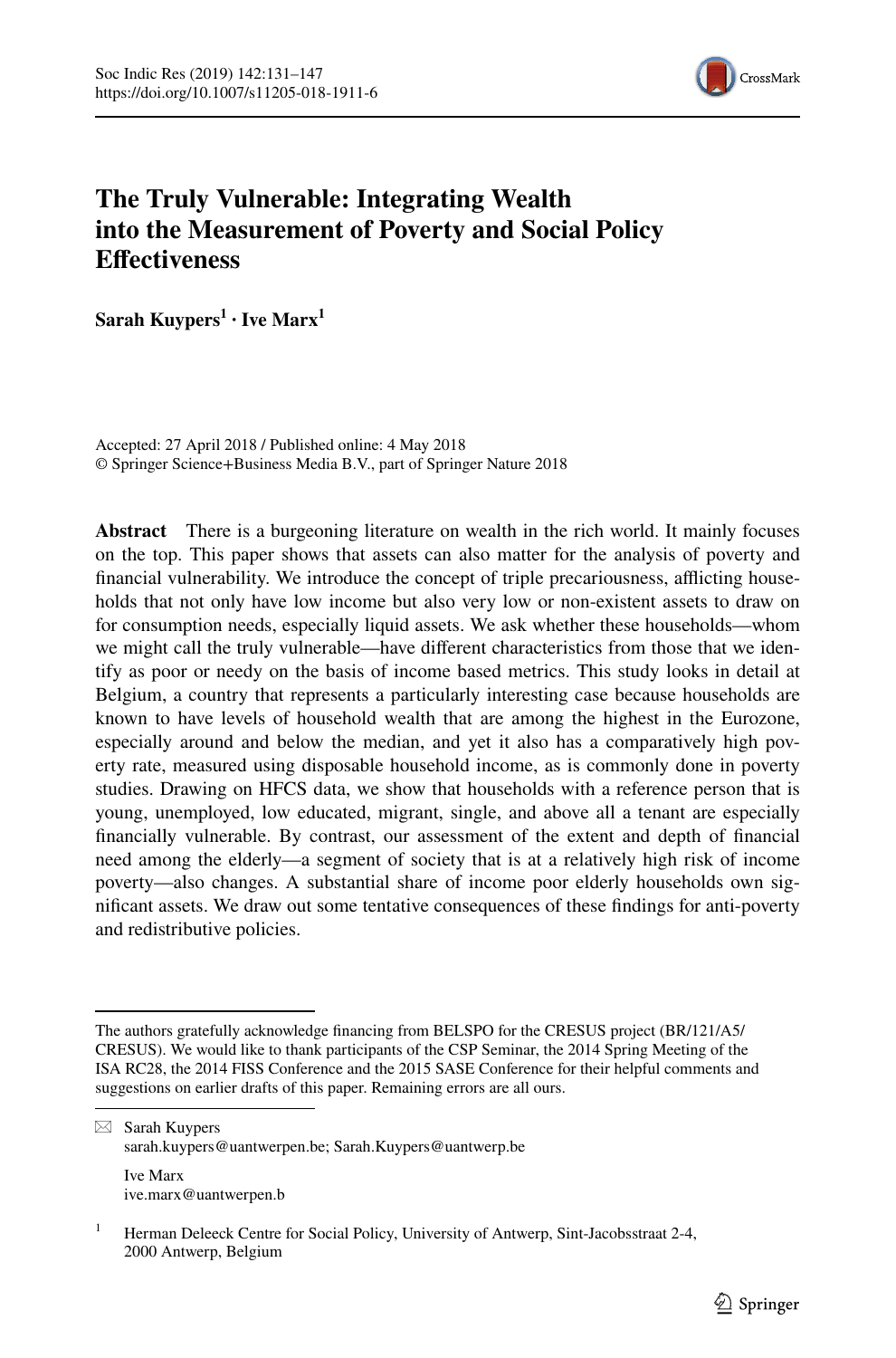**Keywords** Low income · Low wealth · Asset portfolio · Social policy

**JEL Classifcation** D31 · G11

# **1 Introduction**

Who is most in need of support? That question has occupied generations of scholars, spawning an extensive literature on ways to identify and target the poor.

Poverty research is dominated by income based measures, in part on theoretical grounds but perhaps even more so on pragmatic grounds. Income as a one-dimensional measure of resources has its shortcomings but it is practical to implement because there is a relative abundance of data on people's incomes (Atkinson et al. [2002](#page-14-0); Marx et al. [2015\)](#page-15-0). Yet, several streams of literature show that low income is an imperfect proxy for actual need. Since the way problems are defned typically provides the framework within which policy responses are developed, the defnition of poverty in terms of incomes has inevitably led to policies that focus on income maintenance (Cramer et al. [2008](#page-15-1)).

In addition to a rich literature on income based measures of poverty and need there is an extensive and for the most part more recent research tradition that looks at people's standard of living using more direct measures of living conditions and what is called "material deprivation" (Atkinson et al. [2002;](#page-14-0) Nolan and Whelan [2011](#page-15-2)). From that literature we know that low income people are not equally deprived, and therefore not in equal need for support. While there is often a substantial overlap between income poverty and material deprivation measures there are also important systematic diferences. That is to say: there are some segments of the population that face signifcant income poverty risks but that are found to be systematically less deprived (Kus et al. [2016\)](#page-15-3). That may be because they can draw on earlier accumulated fnancial resources that help them bridge shorter or longer periods of low income.

There is, however, a critical problem with using material deprivation measures for allocating public resources. Lacking certain goods may not be a result of lacking resources, it may just be a matter of preferences or spending patterns (Kus et al. [2016\)](#page-15-3). From the perspective of efective and just redistribution this matters. If people lack certain things that are deemed to be necessities yet they have the resources available to acquire them that is important. If people do not spend their money on essential things like food and housing, for themselves and their children, this is still a signifcant public policy issue. But it probably requires diferent actions than giving those households more resources.

Lately, increasing attention is given to how wealth contributes to people's living standards, i.e. taking into account the efect of assets and liabilities such as real estate, deposits, stocks, mortgages, etc. Such joint income-wealth measures allow to look at all resources available to households to achieve a standard of living, and hence can be considered to represent their true fnancial situation. Yet, up until now the focus is largely on the top (e.g. Cowell et al. [2017;](#page-15-4) Kontbay-Busun and Peichl [2014;](#page-15-5) Alvaredo et al. [2013\)](#page-14-1) or the middle of the wealth distribution (e.g. Jäntti et al. [2013](#page-15-6)), while wealth remains remarkably absent in the analysis of poverty and social policy. Although there exist strong links between income and wealth, they are found to be imperfectly correlated (Jäntti et al. [2008](#page-15-7); Skopek et al. [2012\)](#page-16-0) such that income poverty is not a perfect predictor of low wealth accumulations. Those on low income might actually have a much lower need for support when substantial wealth is owned that can be used to ensure continuous consumption. In contrast, when low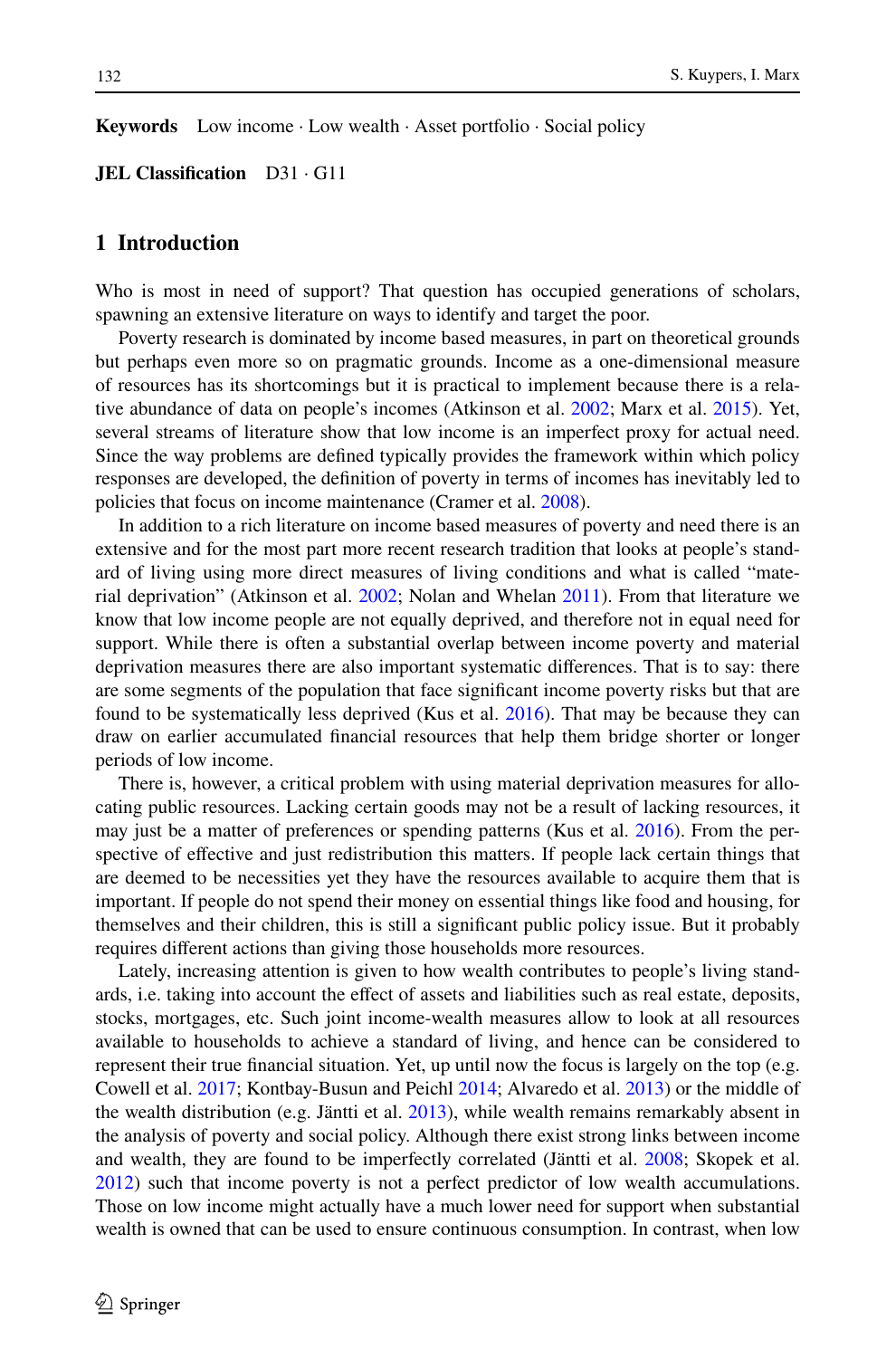income is combined with low wealth or when those not considered poor according to the income dimension are paying off large amounts of debt, the depth of financial vulnerability is considerably larger.

The purpose of this paper is therefore to show that including the notions of wealth and liquidity into the framework of poverty and distributive research leads to new insights into fnancial vulnerability, which in turn opens up new perspectives on redistributive policies. To this end the paper uses data from the Eurosystem Household Finance and Consumption Survey (HFCS). This study looks in detail at Belgium, a country that represents a particularly interesting case because households are known to have levels of household wealth that are among the highest in the Eurozone, especially around and below the median, and yet it also has a comparatively high poverty rate, if measured using disposable household income, as is commonly done in poverty studies. Furthermore, income and wealth appear to be relatively weakly correlated (Kuypers et al. [2015;](#page-15-8) Arrondel et al. [2014](#page-14-2); HFCN [2013b\)](#page-15-9). In other words, a joint income-wealth perspective on the distribution of fnancial resources might have a much stronger impact on social policy in Belgium than in some other European countries.

The paper proceeds as follows. The second part discusses in more detail how the inclusion of wealth information could contribute to the inequality and poverty framework and hence the design of social policy in European countries. The data and methodology that are used are described in the third part. The following part focusses on the correlation between income and wealth using the Belgian case. Part fve studies the diferences in portfolio composition of poorer and richer households, particularly along the liquidity dimension, after which it is shown how the population eligible for welfare support might be afected by the inclusion of wealth and liquidity information. The last part concludes and contemplates some potential future policy courses.

## **2 A Joint Income‑Wealth Perspective on Social Policy**

Living standards are usually defned in terms of equivalised disposable household income. Monetary poverty measures, relative or anchored, also build on this metric. Since this income concept entails not only income from labour and social transfers but also income from fnancial investments and renting out real estate property, one may wonder why it would still be necessary to include information on assets and debt. There are several compelling reasons.

First, certain asset types generate little or no income fow, such as owner-occupied housing. Although this may be fxed by adding a measure of imputed rent to the income defnition, this is not sufficient. Indeed, savings and assets also contribute to living standards above and beyond their income flow. They assure financial security because they can be used to face unexpected events (Cowell and Van Kerm [2015](#page-15-10)). In other words, when income is lost or decreased, due for example to unemployment, sickness, divorce, etc., accumulated wealth can be reduced in order to smooth out consumption (Brandolini et al. [2010](#page-15-11)). Moreover, assets can be used as collateral against which can be borrowed (this often relates to mortgage debt) (Azpitarte [2012](#page-14-3)). In contrast, when repayments of loans are large, living standards may be considerably worse than mere incomes suggest (this often relates to consumer loans and credit card debt). Hence, although there exist evident links between income and wealth, mainly through savings and borrowing constraints, the correlation between income and wealth is far from perfect (Jäntti et al. [2008,](#page-15-7) [2013;](#page-15-6) Skopek et al. [2012;](#page-16-0)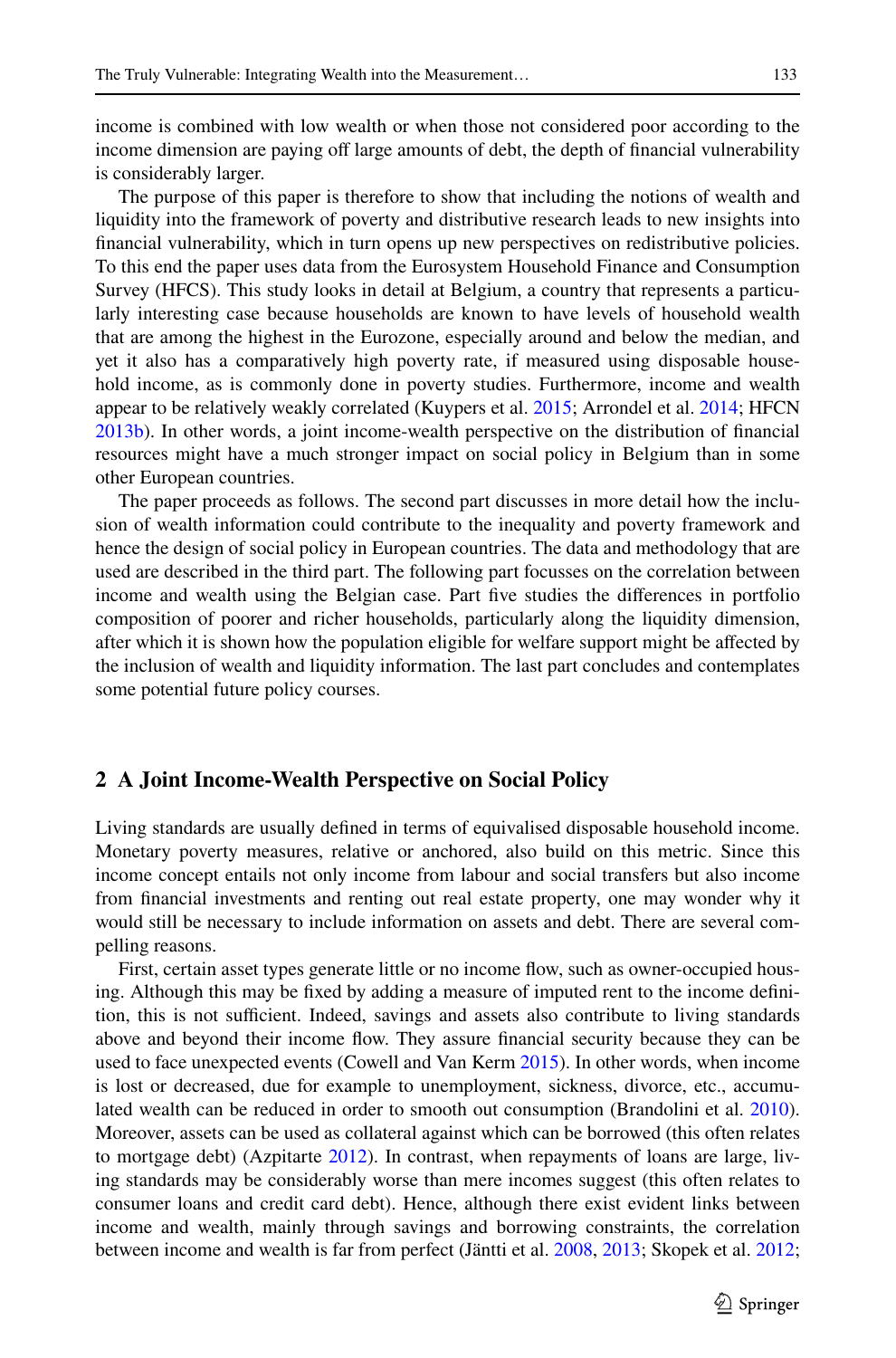Brzozowski et al. [2010\)](#page-15-12). In other words, there are households with low income but high wealth and vice versa. From a diferent perspective assets and savings also largely afect long-term consumption and living standards, for the current as future generations. Indeed, assets allow to make purchases to move up the social ladder (Cowell and Van Kerm [2015](#page-15-10); McKernan et al. [2012\)](#page-15-13). Yet, in this paper we mainly focus on current well-being.

An important aspect of the wealth dimension is the composition of the asset portfolio. When analysing joint income-wealth measures of fnancial vulnerability, we need to better understand how the poor make investment decisions; i.e. in which types of assets do they invest? For instance, it is important to own sufficient liquid assets to overcome low income periods and face unexpected expenses. It is often found that poor households invest proportionally more in safe, real assets than in more risky, liquid assets. Since 1 euro means much more to a poor household than to a rich one, they are less inclined to undertake a risky investment because of the high potential losses (Friedman and Savage [1948](#page-15-14)). Campbell ([2006\)](#page-15-15) claims that poorer and low educated households are more likely to make investment mistakes than wealthier and higher educated households. These mistakes relate for instance to "nonparticipation in risky asset markets, underdiversifcation of risky portfolios and failure to exercise options to refnance consumption" (p. 1590). Cunha et al. [\(2011](#page-15-16)) fnd that the liquidity of poor households is often very low. Since illiquid assets cannot be easily converted to cash money in times of need, vulnerable households "rely too much and too frequently on the most costly forms of fnancing (such as overdrafts) […]" (p. 1046). Moreover, in many European countries existing policies that encourage wealth accumulation often favour illiquid over liquid assets. Examples are income tax deductions or credits for instance for mortgage repayment or private pension savings.

This paper thus asks how our view of fnancial need and vulnerability changes when in addition to income we take assets into account, their level and their composition, especially their liquidity.

## **3 Data and Methods**

Up until a few years ago, evidence on the joint distribution of income and wealth was scarce, mainly as a consequence of a lack of data with regard to household wealth holdings. Initiatives such as the Luxembourg Wealth Study (LWS) and the Eurosystem Household Finance and Consumption Survey (HFCS) largely expanded research possibilities in this regard. Yet, previous studies seem to largely focus their attention towards the top (e.g. Cowell et al. [2017](#page-15-4); Kontbay-Busun and Peichl [2014](#page-15-5); Alvaredo et al. [2013](#page-14-1)) or the middle of the distribution (e.g. Jäntti et al. [2013](#page-15-6)). In this paper we focus primarily on the bottom using data for Belgium from the second HFCS wave which covers 2238 households surveyed in 2014 (income refers to 2013, wealth to the moment of interview).

In the HFCS the concept of net worth is used as wealth measure, which is defned as the sum of financial and real assets less liabilities.<sup>[1](#page-3-0)</sup> It is worth noting that entitlements to public and occupational pension plans and social security funds are excluded from the HFCS wealth concept. Throughout the paper we compare low income households with intermediate and higher income households. This diferentiation is made based on the deciles of equivalised income and not a poverty line as such because the HFCS only contains gross

<span id="page-3-0"></span><sup>&</sup>lt;sup>1</sup> Wealth and net worth are used interchangeably throughout this paper.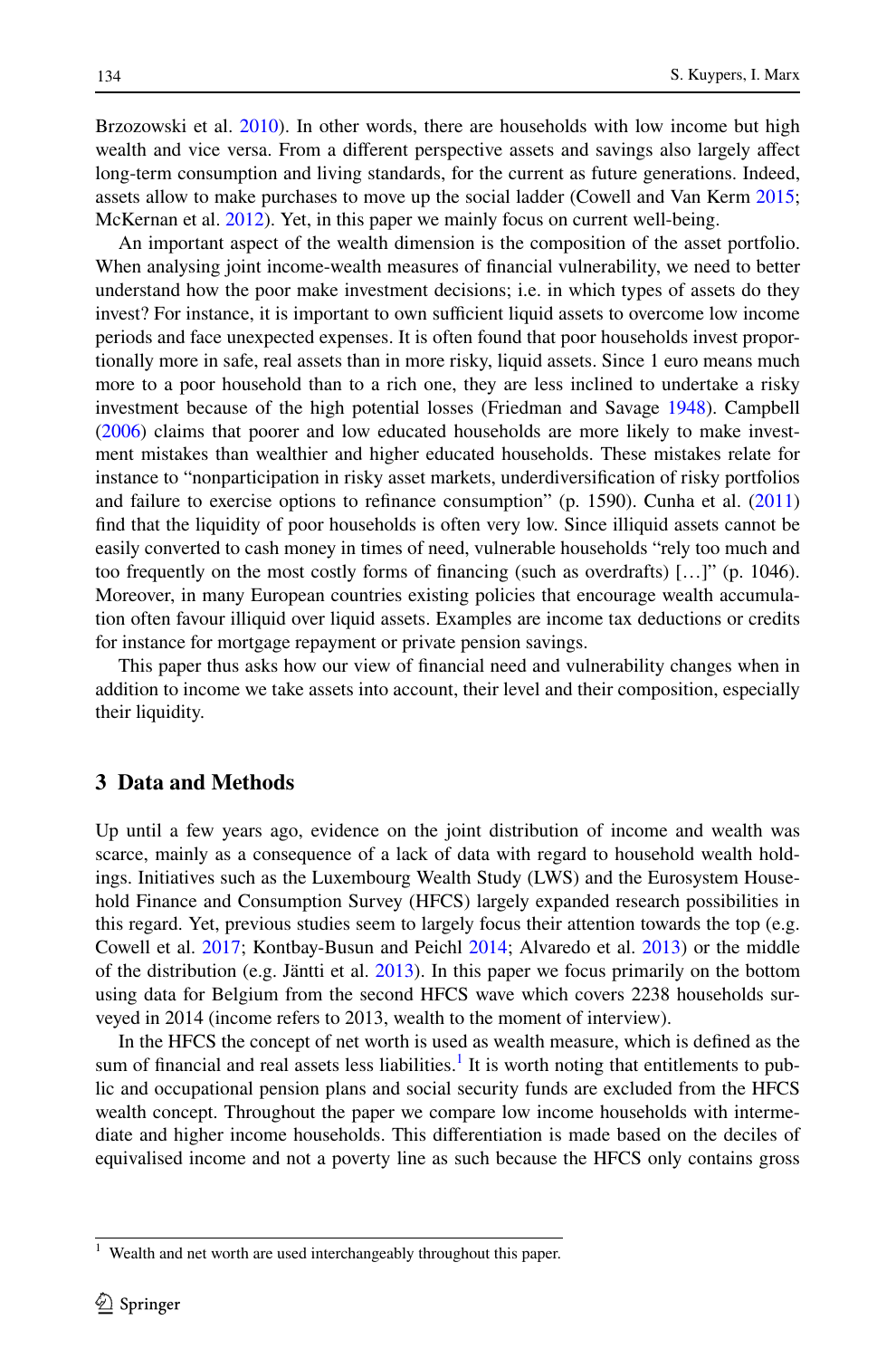| Liquid assets                                    | Intermediate liquid assets | Non-liquid assets                      |
|--------------------------------------------------|----------------------------|----------------------------------------|
| Deposits                                         | Vehicles                   | Household main residence               |
| <b>Bonds</b>                                     | Valuables                  | Other real estate property             |
| Publicly traded shares                           |                            | Voluntary pension/whole life insurance |
| Mutual funds                                     |                            | Self-employment business wealth        |
| Managed accounts                                 |                            |                                        |
| Non-self-employment private busi-<br>ness wealth |                            |                                        |

<span id="page-4-0"></span>**Table 1** Classifcation of HFCS assets by degree of liquidity

income. We defne low income as those households who have an income in the bottom two deciles, the intermediate income group covers households in the middle six deciles and the high income group are those in the top two deciles. However, taking the bottom two deciles as a proxy of low income seems intuitive because the official EU At-risk-of-poverty (AROP) measure for Belgium falls in the second decile. Moreover, since households at the bottom pay little or no taxes the efect of using disposable instead of gross incomes should not be very large at the bottom, which is our main focus.

In Sect. [5](#page-8-0) we analyse asset portfolios by liquidity. For this analysis we have grouped the assets surveyed in the HFCS into 3 categories, which is shown in Table [1](#page-4-0). Liquidity refers to the degree of difculty of converting an asset into cash in terms of time and efort. It thus signals how quickly a certain asset can be bought or sold on the market, therefore also called 'marketability'. The HFCN [\(2013b](#page-15-9), p. 66) regards deposits, bonds, shares, mutual funds, managed accounts and non-self-employment private business wealth as liquid assets because they can be very easily sold on a regulated market. Real estate, self-employment business wealth, private pensions and life insurances are considered to be much less tradable in the short term without incurring substantial costs, which is why we classify them as non-liquid. Vehicles and valuables are assets that can be relatively easy sold on a secondhand market, but it typically takes more effort and time to sell them than the previously mentioned liquid assets, so that we classify those separately as intermediate liquid assets.

We use the household as the unit of analysis, also the main unit of measurement in the HFCS. Studies analysing the distribution of income typically use equivalence scales to control for household size and composition in order to capture the impact of economies of scale. However, there is no general agreement on whether and how equivalence scales should be applied to wealth. In the literature the choice depends on which perspective of wealth is adopted. In this paper wealth is seen as a resource smoothing out current consumption of households (in contrast to supporting future consumption as suggested in the life cycle hypothesis). In this perspective it seems appropriate to equivalise household wealth (OECD [2013b](#page-15-17); Jäntti et al. [2013](#page-15-6); Brandolini et al. [2010\)](#page-15-11). We use the same equivalence scale for wealth and income, although it is not clear whether the equivalence scales used for income are appropriate for the study of wealth (OECD [2013a\)](#page-15-18). We opted to equivalize by the square root of household size because it is the most widely used in analyses on OECD countries, but our results remain highly robust when other (or no) equivalence scales are assumed.<sup>2</sup> Since our analyses are at the household level, demographic and

<span id="page-4-1"></span><sup>&</sup>lt;sup>2</sup> Results of this validation exercise are not included in this paper, but are available upon request.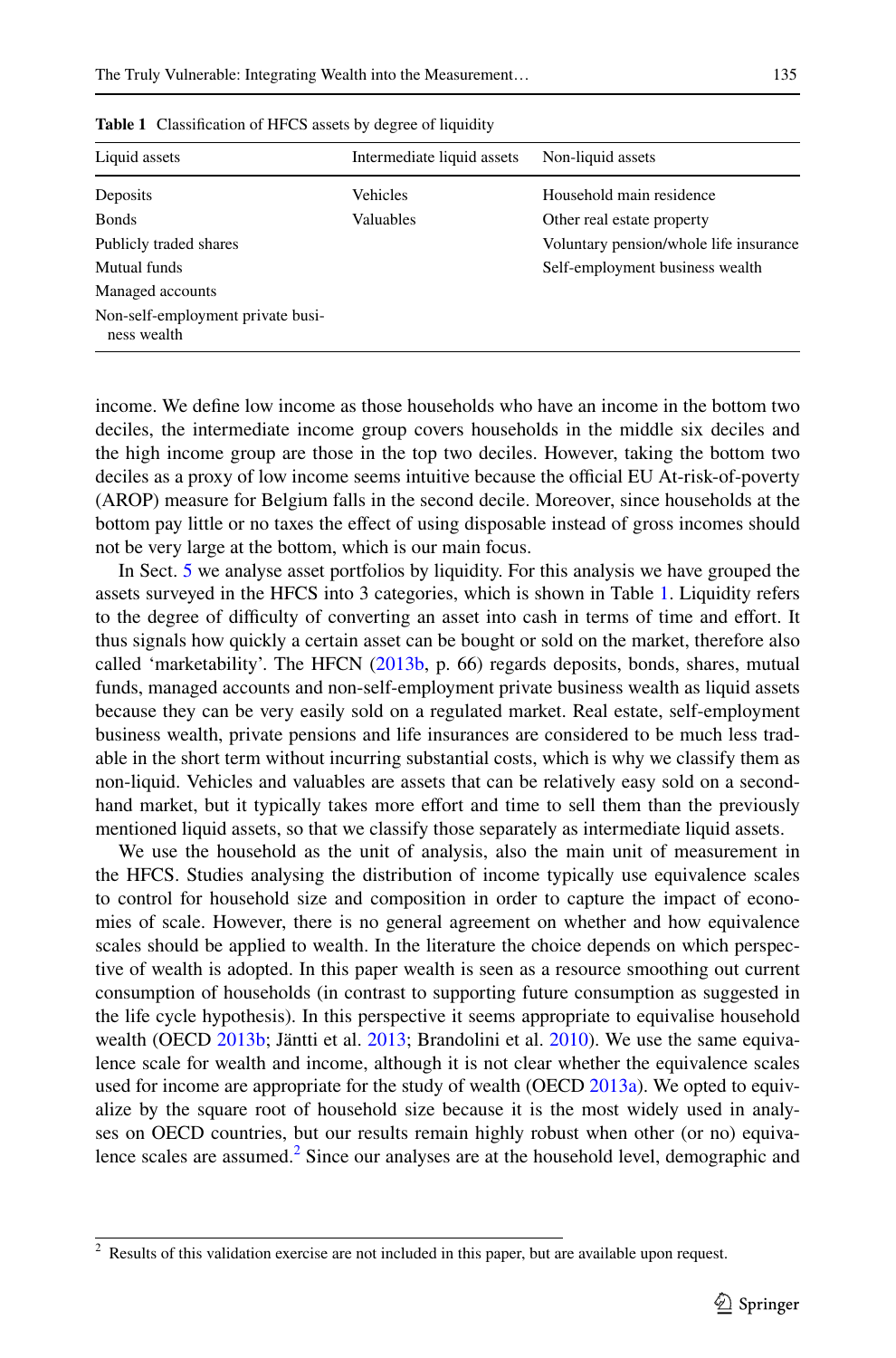economic characteristics mentioned in this paper always refer to the household's reference person. We use the UN/Canberra definition of the reference person.<sup>[3](#page-5-0)</sup>

#### **4 Income and Wealth in Belgium**

We focus in this paper on the case of Belgium for a number of reasons. First, while Belgium is characterised by high overall living standards and comparatively low income inequality, poverty rates appear to be relatively high and persistent compared to other West-European countries. Indeed, inequality in market incomes is among the lowest in the world. Belgium has one of the most compressed wage distributions with a very small incidence of low paid work as well as top incomes which have not increased so dramatically as in other countries, aspects which can be largely attributed to its extensive and resilient social concertation model (Kuypers and Marx [2016](#page-15-19)). Moreover, the Belgian welfare state is also very extensive, with high levels of public spending and tax levels to match. As a consequence redistribution is considerable in Belgium, which in turn results in a relatively equal distribution of disposable income. Yet, at the same time those not included in the labour market fare worse than almost anywhere else in Europe; divisions along ethnicity, education and generation are sharp and persistent. As a result the at-risk-of-poverty rate has been close to 15% for several decades already.

Just as in most countries the inclusion of wealth in the analysis of inequality, poverty and social policy is virtually non-existent, with the notable exception of Van den Bosch ([1998\)](#page-16-1). For a long time this was due to the absence of suitable data. However, even now that Belgium is included in the HFCS data, the majority of studies using these data do not appear to include Belgium in their analysis. This is remarkable as HFCS fgures show that Belgium has the second highest median wealth in Europe, after Luxembourg, while at the same time wealth is much less unequally distributed than in many other countries with similar wealth levels. This is probably the result of the combination of two aspects. First, Belgium was one of the frst industrialised countries. Therefore, capital accumulation processes started early on and could consequently reach higher amounts (cfr. Piketty [2014](#page-15-20)). Second, the lower level of inequality may be in large part due to the high home-ownership rate of about 70–75%. Although many countries now have similar home-ownership rates, Belgium has a long tradition of being a 'nation of homeowners' (De Decker [2011](#page-15-21)). Since the end of the 19th century home-ownership has been promoted through various policy mechanisms including tax exemptions (i.e. 'Woonbonus'), grants, premiums, social loans, social dwellings and social building parcels.

Finally, previous studies indicate that income and wealth are weaker correlated in Belgium than in many other countries (Kuypers et al. [2015](#page-15-8); Arrondel et al. [2014;](#page-14-2) HFCN [2013b\)](#page-15-9). Yet, there is still much more to learn about how wealth relates to income at diferent points in the distribution. We specifcally focus on whether low income families own enough wealth to serve as a financial buffer of any real significance in times of need. As

a lone parent with dependent children.

the eldest person.

(HFCN [2013a](#page-15-22), pp. 16–17).

<span id="page-5-0"></span>According to this definition the reference person is determined based on the following sequential steps: one of the partners in a registered or de facto marriage, with dependent children.

one of the partners in a registered or de facto marriage, without dependent children.

the person with the highest income.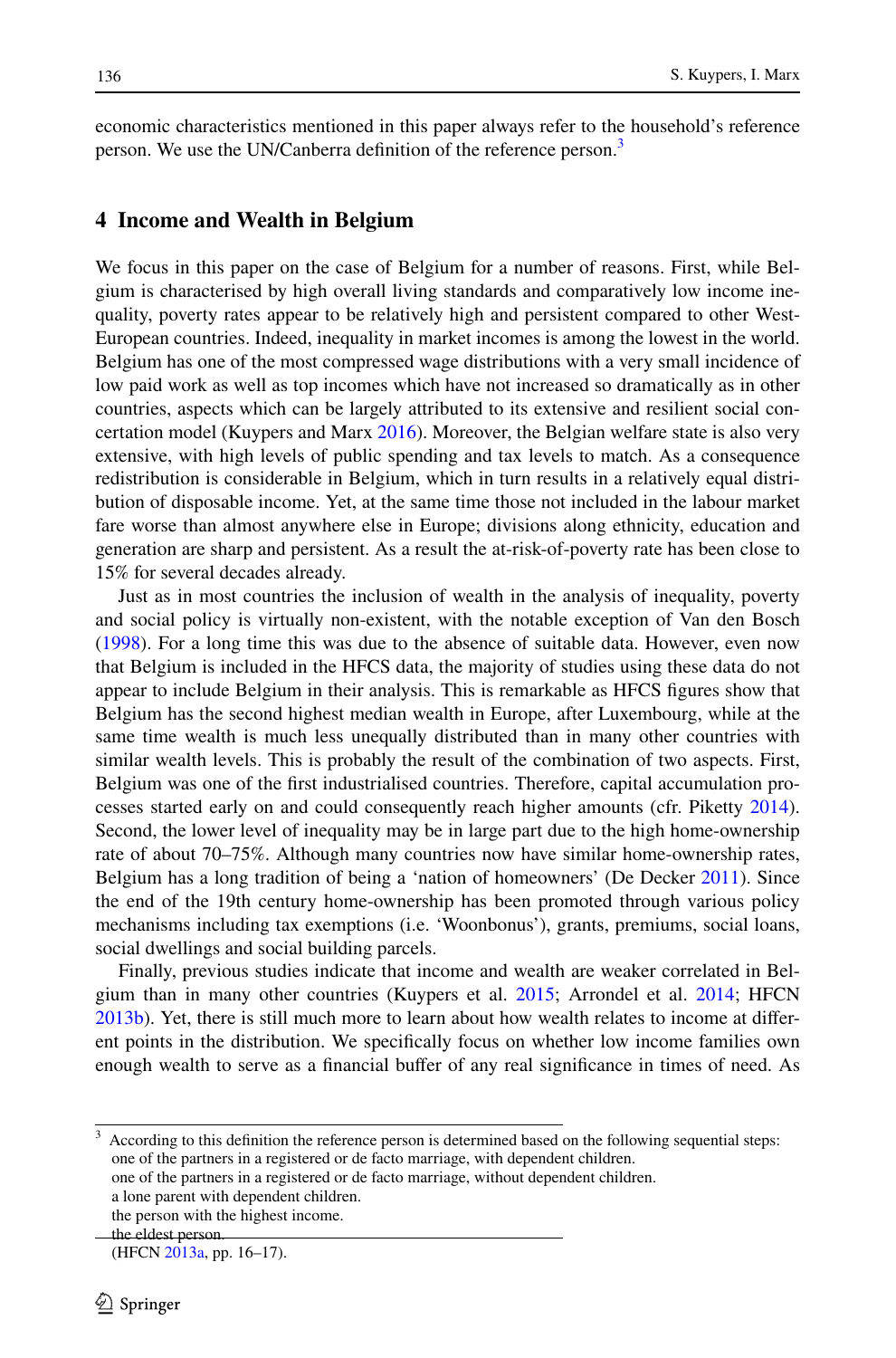<span id="page-6-0"></span>

| <b>Table 2</b> Summary statistics of<br>net wealth by income groups.<br>Source: own calculations based<br>on HFCS |                                       | Net worth | Assets | Debt    |  |  |  |
|-------------------------------------------------------------------------------------------------------------------|---------------------------------------|-----------|--------|---------|--|--|--|
|                                                                                                                   | Participation $(\%)$                  |           |        |         |  |  |  |
|                                                                                                                   | Low income                            | 89.5      | 97.9   | 27.9    |  |  |  |
|                                                                                                                   | Intermediate income                   | 98.1      | 99.8   | 49.9    |  |  |  |
|                                                                                                                   | High income                           | 99.3      | 100.0  | 64.5    |  |  |  |
|                                                                                                                   | Median wealth $(x1000 \text{ euros})$ |           |        |         |  |  |  |
|                                                                                                                   | Low income                            | 14.6      | 17.4   | 5.0     |  |  |  |
|                                                                                                                   | Intermediate income                   | 149.4     | 185.3  | 30.6    |  |  |  |
|                                                                                                                   | High income                           | 241.3     | 269.9  | 39.4    |  |  |  |
|                                                                                                                   | Gini coefficient                      |           |        |         |  |  |  |
|                                                                                                                   | Low income                            | 0.76      | 0.73   | 0.68    |  |  |  |
|                                                                                                                   | Intermediate income                   | 0.54      | 0.49   | 0.54    |  |  |  |
|                                                                                                                   | High income                           | 0.54      | 0.49   | 0.56    |  |  |  |
|                                                                                                                   | Spearman correlation coefficient      |           |        |         |  |  |  |
|                                                                                                                   | Low income                            | 0.26      | 0.24   | $-0.12$ |  |  |  |
|                                                                                                                   | Intermediate income                   | 0.18      | 0.22   | 0.14    |  |  |  |
|                                                                                                                   | High income                           | 0.18      | 0.18   | 0.00    |  |  |  |
|                                                                                                                   |                                       |           |        |         |  |  |  |

Low=bottom two deciles, intermediate=middle 6 deciles, high income=top 2 deciles; participation in wealth refers to having a positive net worth

we will show in this paper, the combination of relatively high income poverty with comparatively high and equally distributed levels of net wealth has interesting implications for the assessment of who is truly fnancially vulnerable. These implications might be larger in countries with relatively weak income-wealth correlations than countries where the two distributions go hand in hand.

In Table [2](#page-6-0) some key indicators of the wealth distribution are compared between households with a low (bottom 2 deciles), intermediate (middle 6 deciles) or high income (top 2 deciles). The results clearly show that in general rates of positive net worth are very high, even among low income households (89.5%). However, among those with positive wealth, median net worth is more than ten times lower among low income households than among households that have an intermediate income, and even more than 16 times compared to those with high income. Similar differences are found for gross assets. The Gini coefficients show that inequality in wealth accumulations among those with a low income is higher than among those with an intermediate or high income. Finally, results for the rank correlation coefficient indicate that low income is often accompanied by low wealth, while the correlation between income and wealth further up the distribution is slightly weaker.

Comparing medians between households with diferent income, however, is not enough. We should look at the full distribution of wealth by diferent income positions, which is depicted in Fig. [1.](#page-7-0) Again we fnd that wealth accumulations in the bottom income deciles are generally lower than in the top deciles. Mainly 10th percentile and median values of net worth are substantially higher when one moves up the income distribution. However, even within the frst income decile there are some households that have a net worth equal to €200,000 or more.

One could wonder what the driving factor is for the large inequality in net worth among households with similar incomes. One major possibility is age as suggested by the lifecycle model of wealth accumulations (Ando and Modigliani [1963](#page-14-4)). This model implies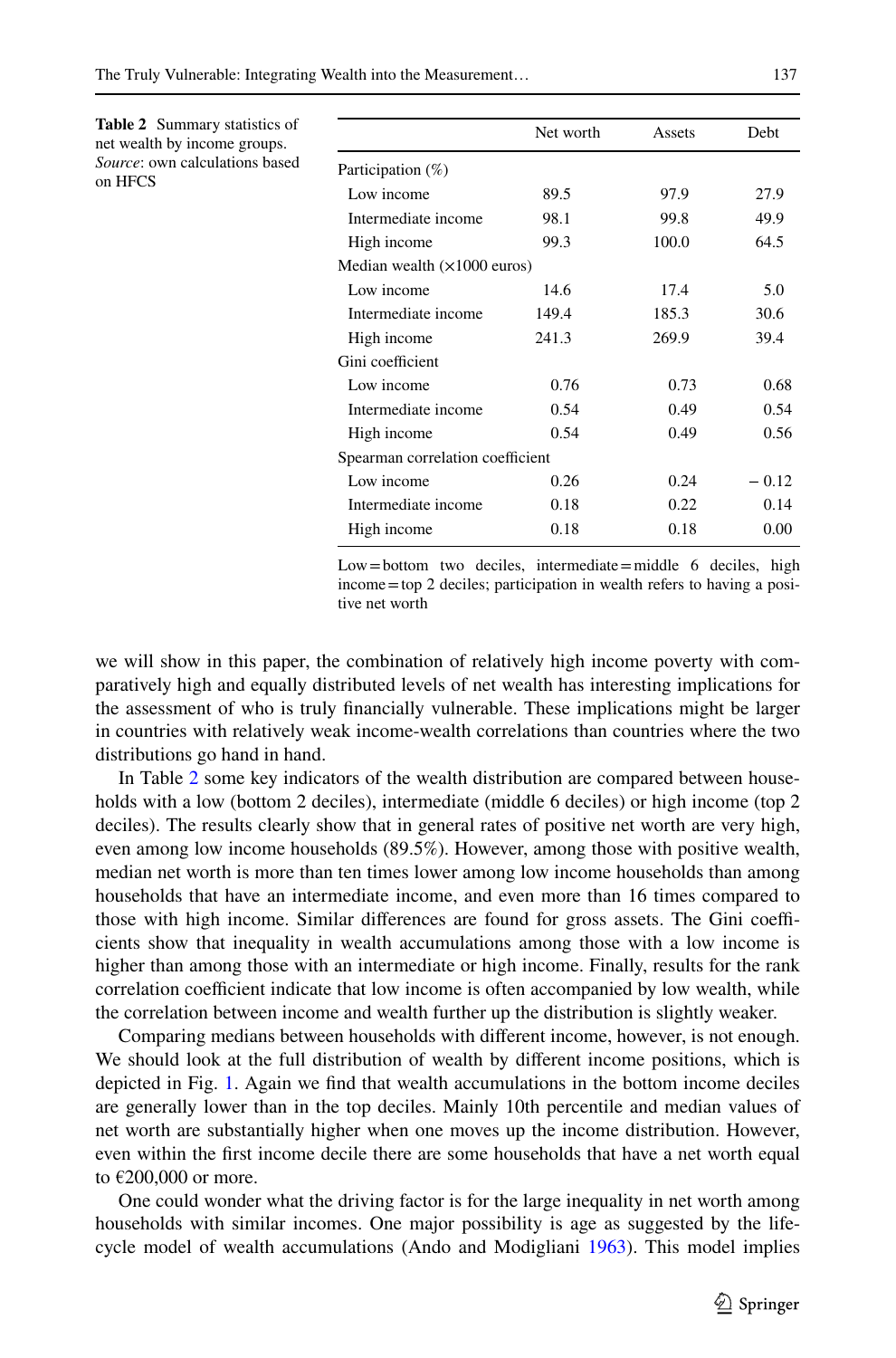

<span id="page-7-0"></span>**Fig. 1** Distribution of net worth along income deciles

<span id="page-7-1"></span>**Table 3** Net wealth to income ratios by income decile and age. *Source*: own calculations based

on HFCS

*Note:* The white line refers to the median, the black diamond to the mean, the thick bars show the range between the 25th and 75th percentile and the tin bars show the range between the 10th and 90th percentile. *Source*: own calculations based on HFCS

| Income decile  | Non-elderly | Elderly |  |
|----------------|-------------|---------|--|
| 1              | 5.1         | 28.1    |  |
| $\overline{2}$ | 6.1         | 12.3    |  |
| 3              | 7.5         | 10.6    |  |
| $\overline{4}$ | 7.2         | 10.7    |  |
| 5              | 6.2         | 10.6    |  |
| 6              | 5.1         | 10.8    |  |
| 7              | 5.7         | 10.4    |  |
| 8              | 4.3         | 10.4    |  |
| 9              | 4.1         | 13.7    |  |
| 10             | 4.9         | 12.0    |  |
| Total          | 5.1         | 11.6    |  |

Elderly is defned as the household head being equal or older than 65 years

that people borrow during the early years of adult life to fund investments and then gradually accumulate wealth until retirement, after which it goes down again. Therefore, Table [3](#page-7-1) provides the ratio between average net wealth and average income for each income decile and separately for elderly and non-elderly households (i.e. with a household head younger or older than 65 years). We fnd that systematically throughout the entire income distribution wealth-to-income ratios are substantially higher for elderly than for non-elderly households. While non-elderly households own wealth equal to about 5–7.5 years of income,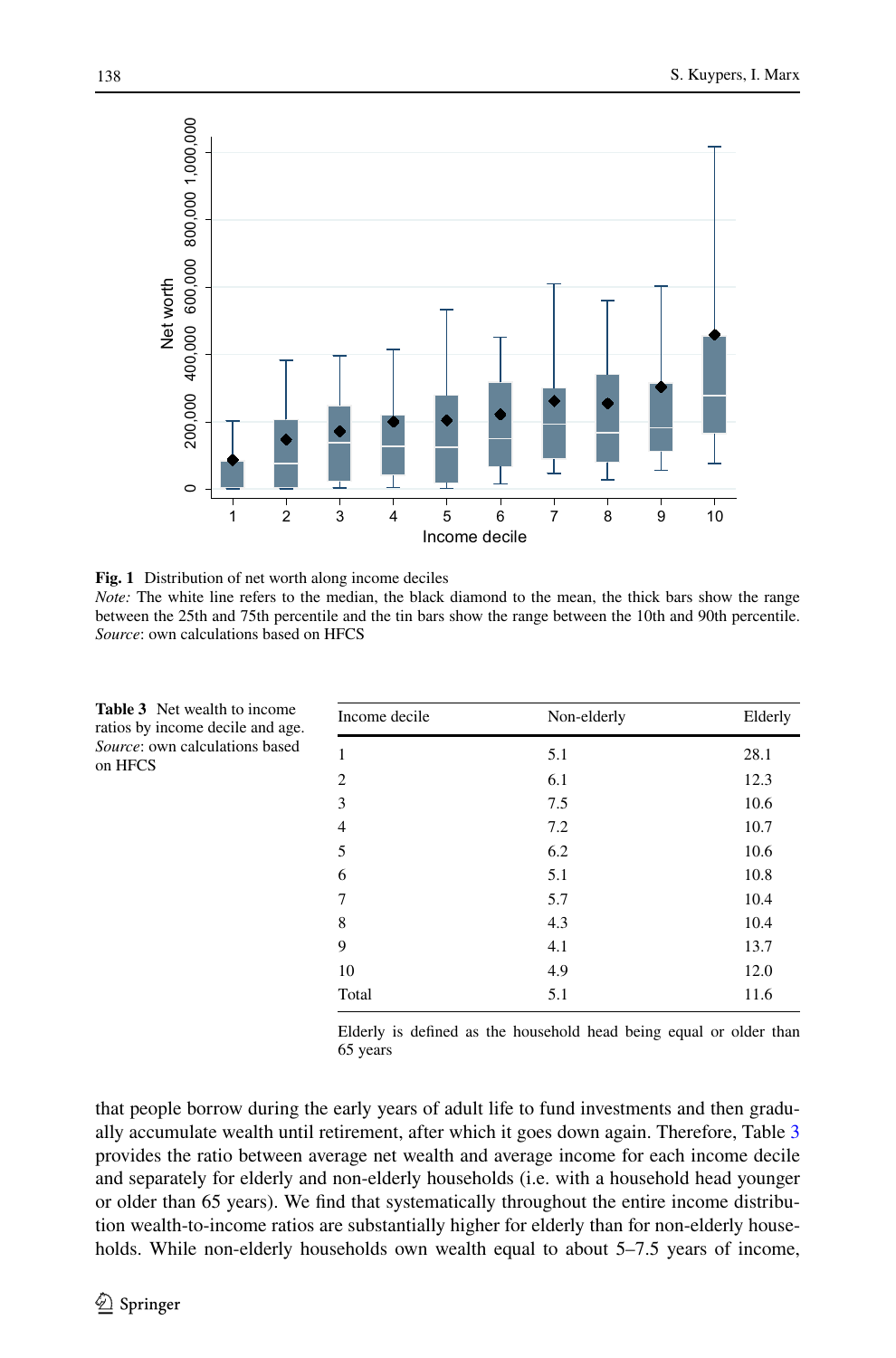|                     | Low wealth     | Intermediate wealth | High wealth   |
|---------------------|----------------|---------------------|---------------|
| Low income          | $10.2\%$ (192) | $8.3\%$ (192)       | $1.6\%$ (39)  |
| Intermediate income | $9.0\%$ (197)  | 38.8% (776)         | 11.9% (340)   |
| High income         | $0.8\%$ (19)   | 12.9% (244)         | $6.4\%$ (239) |

<span id="page-8-1"></span>**Table 4** Sample size and weighted population share of joint income-wealth groups in Belgium. *Source*: own calculations based on HFCS

Low = bottom two deciles, intermediate = middle 6 deciles, high income = top 2 deciles

this is generally more than double for their elderly counterparts. This implies that among those with about the same income (i.e. belonging to the same income decile) net wealth is much larger for households with a retired household head. Yet, most noteworthy is the fact that the diference is particularly large in the bottom income decile. Hence, age plays an important role in explaining wealth inequality within income groups, but especially among those with the lowest incomes. In other words, among those traditionally considered as poor there is a share of households which can rely on substantial assets to support their consumption, while others do not have these opportunities. It is clear that living standards of the latter are much lower and therefore we can consider them as the truly vulnerable.

For further analyses in this paper we add to our three categories of income also the wealth dimension, such that we end up with nine diferent groups. Again, we have chosen to defne the categories in terms of weighted deciles. In other words, those who have low income and low wealth are households who belong to the bottom two deciles of both the income and the wealth distribution, etc. Table [4](#page-8-1) presents the Belgian sample sizes and weighted population shares for each of these nine joint income-wealth groups. The largest group consists of households with intermediate income and wealth, while there is a nonnegligible share of households that combine high income and low wealth and vice versa.

## <span id="page-8-0"></span>**5 Asset Portfolio Composition**

In the previous part we have shown that there exist strong links between the income and wealth distributions, especially at the low end. This can be mainly attributed to borrowing and savings constraints. However, several factors can mediate the relationship between income and wealth, such as asset portfolio choices, life-cycle efects and intergenerational transfers (Jäntti et al. [2015\)](#page-15-23). In this paper we focus on the frst aspect. With regard to the household portfolio one can study two aspects: the number of asset types that are held, called 'portfolio span' by Gouskova et al. ([2006\)](#page-15-24) and the portfolio composition. As mentioned before, related to the latter we focus on the composition of asset portfolios along their degree of liquidity.

Figure [2](#page-9-0) first shows the results of a linear regression of the different income and wealth groups on the number of asset types held which provides us with a measure of the heterogeneity in portfolios (the maximum number of asset types included in the HFCS is 14). We fnd that households having both a low income and low wealth own on average only one and a half asset types, which refers in most cases to deposits. Households in higher income and/or wealth groups are found to own more diferentiated asset portfolios than their poor counterparts. For instance, those having both high income and high wealth own on average almost 6 diferent asset types.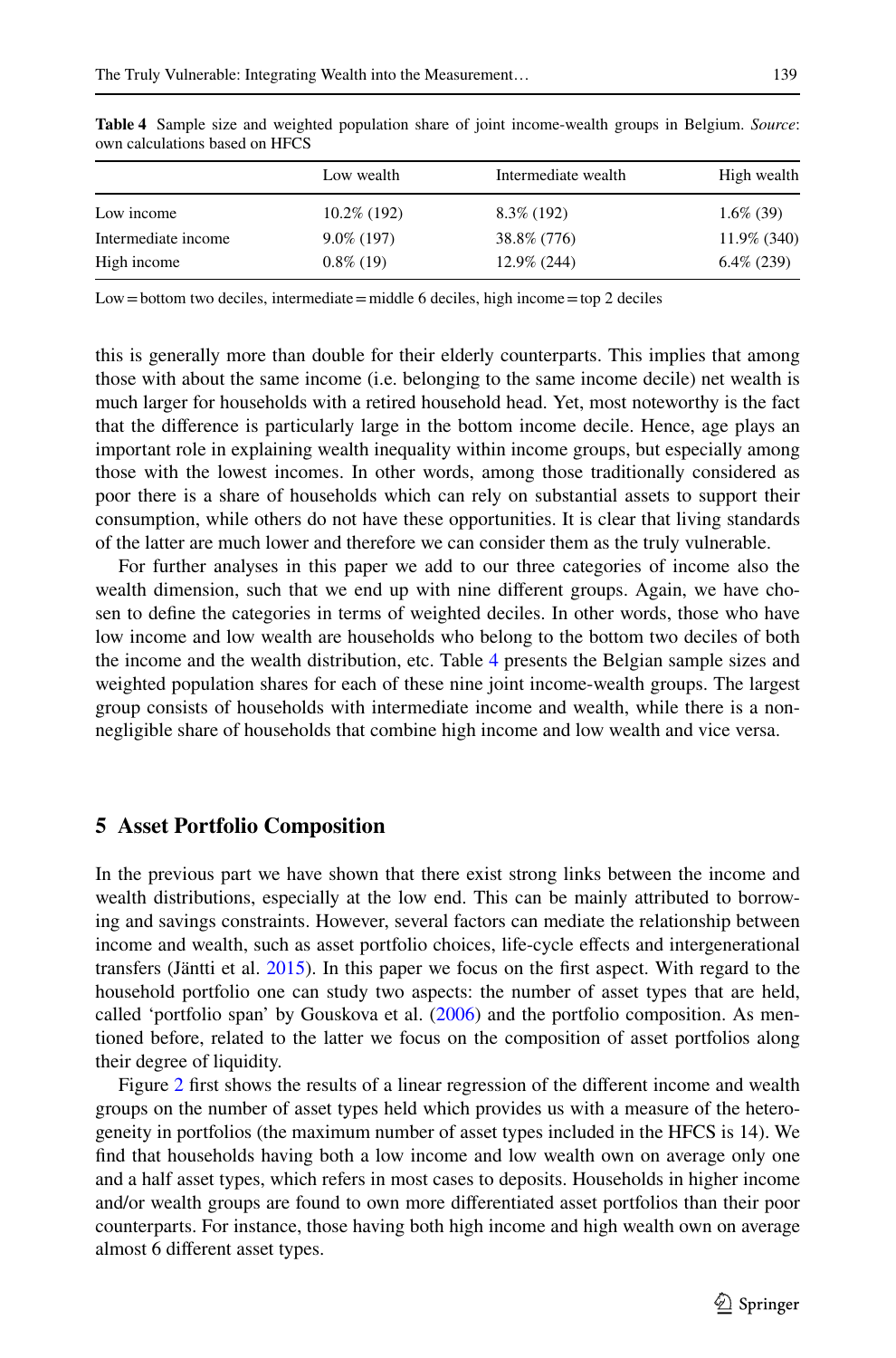

<span id="page-9-0"></span>**Fig. 2** Results of linear regression of income and wealth groups on portfolio span *Note:* Maximum asset types is 14; low=bottom two deciles, intermediate=middle 6 deciles, high income=top 2 deciles. *Source*: own calculations based on HFCS

|                                                | LI–LW | LI–IW | LI-HW | $II$ -LW | $II$ -IW | II–HW | $HI$ - $I.W$ | HI-IW | HI-HW |
|------------------------------------------------|-------|-------|-------|----------|----------|-------|--------------|-------|-------|
| Share in total assets                          |       |       |       |          |          |       |              |       |       |
| Liquid assets                                  | 35.7  | 10.3  | 13.2  | 13.1     | 12.4     | 27.1  | 7.6          | 15.7  | 23.2  |
| Intermediate liquid<br>assets                  | 27.5  | 3.2   | 1.8   | 14.7     | 3.4      | 2.7   | 3.3          | 3.7   | 2.0   |
| Non-liquid assets                              | 36.8  | 86.5  | 85.1  | 72.2     | 84.2     | 70.2  | 89.1         | 80.6  | 74.8  |
| Share of households<br>with adequate liquidity | 34.5  | 73.2  | 81.6  | 63.1     | 92.0     | 98.5  | 70.1         | 98.6  | 99.1  |
| Debt-to-asset ratio                            |       |       |       |          |          |       |              |       |       |
| Total debt                                     | 90.5  | 7.7   | 1.0   | 82.0     | 18.7     | 2.1   | 119.9        | 19.6  | 4.3   |
| Mortgage debt                                  | 31.3  | 7.3   | 0.9   | 59.4     | 17.2     | 1.8   | 118.0        | 18.4  | 4.1   |
| Non-mortgage debt                              | 59.2  | 0.4   | 0.1   | 22.6     | 1.5      | 0.3   | 1.9          | 1.2   | 0.3   |
|                                                |       |       |       |          |          |       |              |       |       |

<span id="page-9-1"></span>**Table 5** Household portfolio composition by liquidity and debt-to-asset ratio. *Source*: own calculations based on HFCS

 $L1-LW =$ low income–low wealth, etc.; low=bottom two deciles, intermediate=middle 6 deciles, high income=top 2 deciles

We now move on to the analysis of the portfolio composition. First, the top rows of Table [5](#page-9-1) present how households, on average, distribute their wealth over assets difering by degree of liquidity. It appears that households with low income and low wealth own a fairly large share of liquid assets (about 35.7% of total assets) compared to the other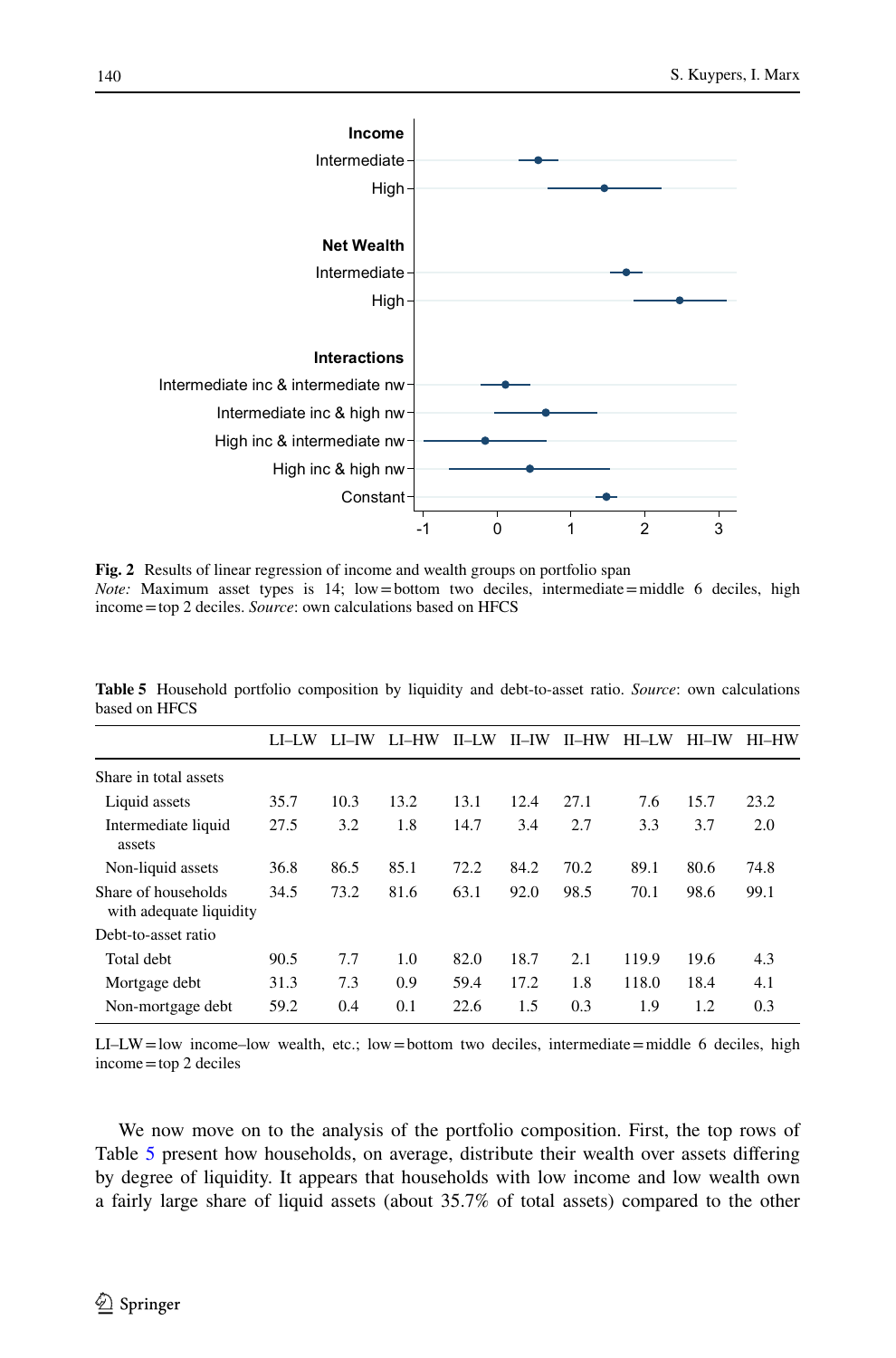joint income-wealth groups.<sup>4</sup> Yet, from the perspective of precautionary savings we would prefer households with low income and low wealth to own a much higher share of liquid assets. Indeed, it should be clear that the same percentage of a low or high asset value results in very diferent liquidity fgures. An equal liquidity share will be much more problematic for low income—low wealth households than for households which are richer in at least one of the two dimensions. As the discussion of the portfolio span indicated, liquidity of the poor often also only emanates from deposits, while their richer counterparts tend to have investments in several liquid asset sources.

Hence, in order to obtain a more accurate view on liquidity patterns we also look at the share of households having an adequate level of liquidity. In the American literature this is often defned as having liquid assets equal to three months of expenditure (see Bi and Montalto [2004](#page-14-5) and references therein). The rationale for this is when confronted with a loss of income, liquid assets should make it possible to smooth out consumption during three months, the average duration of an unemployment spell in the US. However, in contrast to the US most European welfare states, including Belgium, have important safety nets in place such as sickness benefts, unemployment benefts and social assistance, generally with a high coverage rate. Therefore, we opted to defne adequate liquidity as the amount that is deemed necessary to be able to face unexpected expenditures such as car or house repairs or large hospital bills. Indeed, social benefts generally cover normal consumption patterns, but it is often hard for those at the bottom to face unexpected costs, also for minimum wage workers. Hence, with this measure of adequate liquidity we check whether households have a sufficient liquid buffer so that they should not resort to debt, which for the poor often implies unsecured and high interest loans, which would make their situation even more precarious. In practice the threshold that is used to defne adequate liquidity is taken from a question included in EU-SILC (European Union Survey on Income and Living Conditions), namely: *"Can your household aford an unexpected required expense of [national specifc amount] paid using its own resources?".* In Belgium this amount was equal to  $\epsilon$ 1000 for the 2013 income reference period (i.e. the same as the income reference period in the 2nd HFCS wave). Based on this liquidity indicator we fnd that only 34.5% of households in the low income—low wealth group have sufficient liquid assets to be able to face an unexpected expense of  $\epsilon$ 1000, while the majority of households with either higher income or higher wealth appear to own an adequate amount of liquid assets.

Finally, the bottom rows of Table [5](#page-9-1) present results for the debt-to-asset ratio among the diferent joint income-wealth groups. As expected the debt-to-asset ratio is much higher among households with low wealth, irrespective of their income position, than those with higher wealth. Particularly interesting to note is the fact that low wealth when combined with high income is the consequence of high indebtedness. Moreover, while for all other groups the debt-to-asset ratio is higher for mortgage debt than for the non-mortgage kind, non-mortgage debt has an important impact on the situation of households in the low income—low wealth group.

<span id="page-10-0"></span><sup>&</sup>lt;sup>4</sup> It is worth noting that the largest share in total assets highly depends on where the household's main residence and other real estate property are classifed because they typically constitute the largest shares of net worth. Indeed, we fnd for all households that non-liquid assets have the dominant share in total assets. However, our results remain robust even when real estate is not included.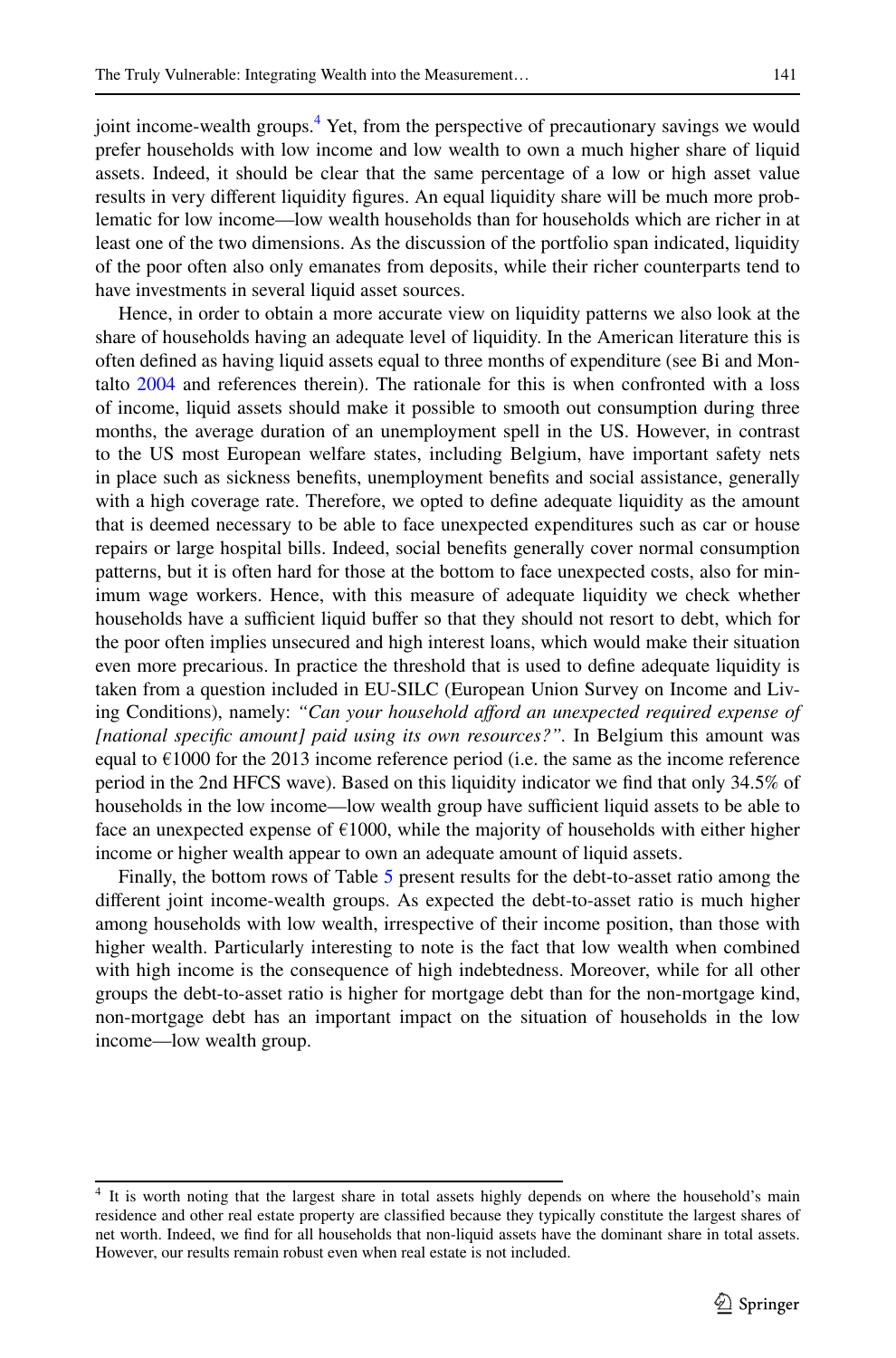|                               | Triple precariousness | Low income | Population share |
|-------------------------------|-----------------------|------------|------------------|
| Age                           |                       |            |                  |
| $16-34$ years                 | 21.5                  | 15.1       | 13.6             |
| $35-54$ years                 | 38.8                  | 31.9       | 37.7             |
| 55-74 years                   | 35.8                  | 32.7       | 32.1             |
| $75+$ years                   | 4.0                   | 20.3       | 16.6             |
| Gender                        |                       |            |                  |
| Male                          | 56.4                  | 55.3       | 62.0             |
| Female                        | 43.6                  | 44.7       | 38.0             |
| <b>Educational attainment</b> |                       |            |                  |
| No or primary                 | 20.6                  | 19.6       | 9.7              |
| Secondary                     | 69.3                  | 64.2       | 50.0             |
| Tertiary                      | 10.1                  | 16.2       | 40.3             |
| Labour market status          |                       |            |                  |
| Employee                      | 25.2                  | 27.2       | 50.1             |
| Self-employed                 | 0.8                   | 4.2        | 5.9              |
| Unemployed                    | 32.3                  | 20.0       | 6.1              |
| Retired                       | 17.2                  | 35.0       | 33.3             |
| Inactive                      | 24.5                  | 13.7       | 4.6              |
| Household type                |                       |            |                  |
| Couple                        | 14.4                  | 21.0       | 28.3             |
| Couple with children          | 16.1                  | 14.8       | 24.3             |
| Single                        | 55.3                  | 47.9       | 33.8             |
| Single with children          | 12.6                  | 12.5       | 5.7              |
| Other                         | 1.7                   | 3.8        | 8.0              |
| Tenure status                 |                       |            |                  |
| Outright owner                | 0.4                   | 33.4       | 38.4             |
| Owner with a mortgage         | 0.0                   | 9.5        | 31.9             |
| Tennant/free user             | 99.6                  | 57.1       | 29.7             |
| Origin                        |                       |            |                  |
| Native                        | 70.5                  | 75.7       | 88.1             |
| Immigrant                     | 29.5                  | 24.3       | 11.9             |

<span id="page-11-0"></span>**Table 6** Composition of triple precariousness versus low income by characteristics. *Source:* own calculations based on HFCS

Characteristics refer to the household reference person; triple precariousness=belonging to bottom two deciles of the gross income distribution, bottom two deciles of the wealth distribution and inadequate liquid assets to face unexpected costs  $(N=116)$ ; low income=belonging to bottom two deciles of gross income distribution ( $N=423$ ), total households ( $N=2238$ )

# **6 Characteristics of Households in Triple Precariousness**

As mentioned in Table [4](#page-8-1), 10.2% of Belgian households are considered to have low income and low wealth because they belong to the bottom two deciles in each distribution. Now we can add a third characteristic of having inadequate liquid assets to face an unexpected cost of  $E1000$ . This situation, which we label as 'triple precariousness', is found to affect about 6.7% of Belgian households. These households refect about 33.3% of low income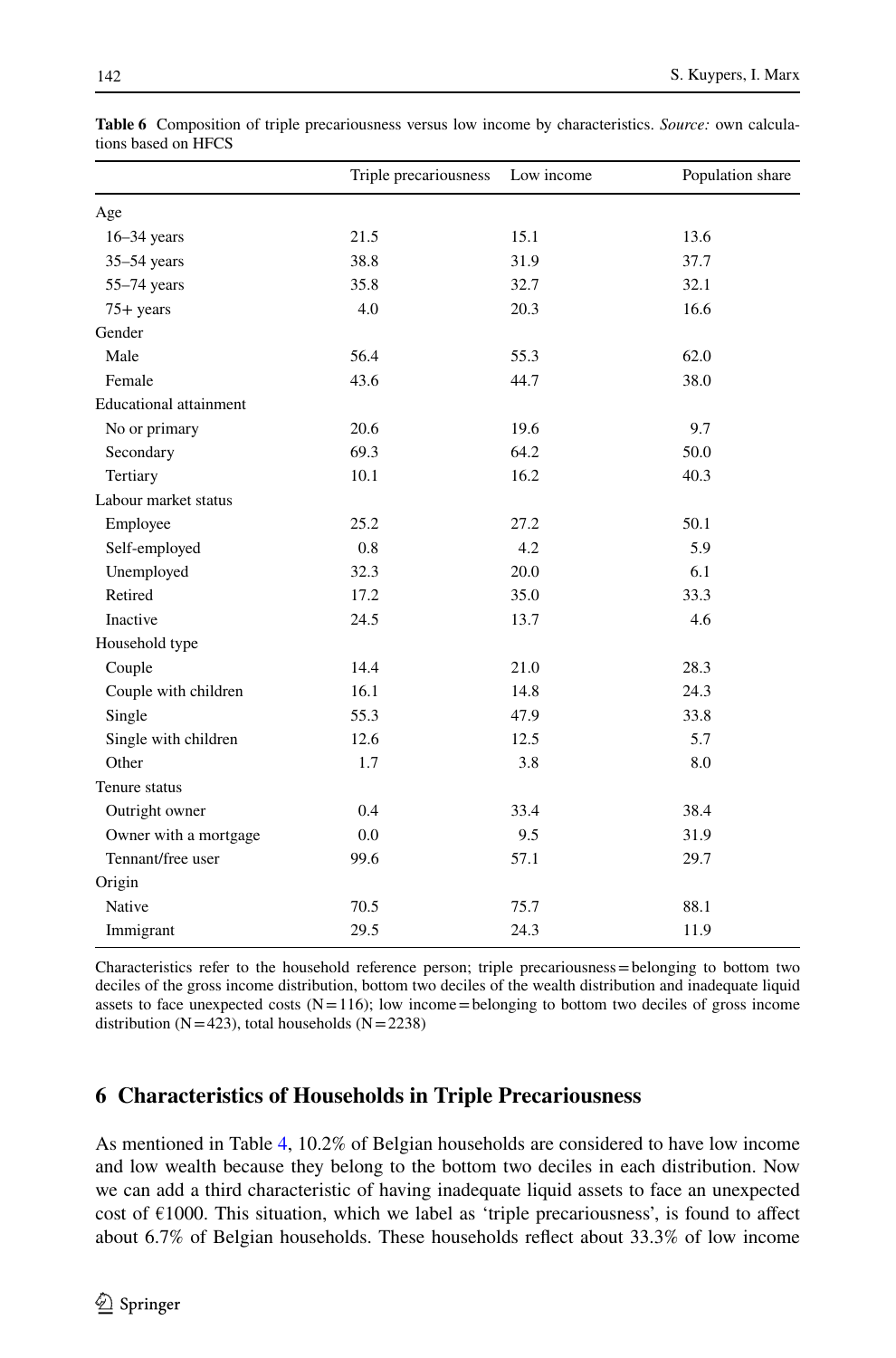|                                        |            | Triple precariousness |            |              |
|----------------------------------------|------------|-----------------------|------------|--------------|
|                                        | Odds ratio | Significance          | Odds ratio | Significance |
| Age (ref: $55-74$ years)               |            |                       |            |              |
| $16-34$ years                          | 1.485011   | n.s.                  | 1.253807   | n.s.         |
| $35-54$ years                          | 1.215271   | n.s.                  | 1.07817    | n.s.         |
| $75+$ years                            | 0.1309561  | $**$                  | 1.193027   | n.s.         |
| Gender (ref: male)                     | 1.442239   | n.s.                  | 1.078963   | n.s.         |
| Educational attainment (ref: tertiary) |            |                       |            |              |
| No or primary                          | 9.742896   | ***                   | 5.518125   | ***          |
| Secondary                              | 6.480187   | ***                   | 3.964123   | ***          |
| Labour market status (ref: employee)   |            |                       |            |              |
| Self-employed                          | 0.2476818  | n.s.                  | 1.795481   | n.s.         |
| Unemployed                             | 6.73186    | ***                   | 8.80264    | ***          |
| Retired                                | 2.042815   | n.s.                  | 1.520893   | n.s.         |
| <b>Inactive</b>                        | 9.854786   | ***                   | 5.737489   | ***          |
| Household type (ref: couple)           |            |                       |            |              |
| Couple with children                   | 0.7849542  | n.s.                  | 1.04077    | n.s.         |
| Single                                 | 0.9890564  | n.s.                  | 1.24245    | n.s.         |
| Single with children                   | 0.8370084  | n.s.                  | 4.582028   | ***          |
| Other                                  | 0.3723905  | n.s.                  | 0.5408338  | n.s.         |
| Tenure status (ref: outright owner)    |            |                       |            |              |
| Owner with a mortgage                  | n/a        |                       | 0.3527816  | ***          |
| Tennant/free user                      | 295.2042   | ***                   | 1.72784    | **           |
| Origin (ref: native)                   | 1.86446    | n.s.                  | 3.019082   | ***          |
| Constant                               | 0.0000782  | ***                   | 0.0348894  | ***          |
| Pseudo $R^2$ :                         | 0.4093     |                       | 0.2377     |              |
|                                        |            |                       |            |              |

<span id="page-12-0"></span>**Table 7** Logistic regression of demographics on risk of being in triple precariousness versus low income. *Source:* own calculations based on HFCS

Characteristics refer to the household reference person; triple precariousness=belonging to bottom two deciles of the gross income distribution, bottom two deciles of the wealth distribution and inadequate liquid assets to face unexpected costs  $(N=116)$ ; low income=belonging to bottom two deciles of gross income distribution ( $N=423$ ), total households ( $N=2238$ )

*n.s.* not signifcant

\*\*\* significant at 1%, \*\* significant at 5%

households and 65.7% of households having both low income and low wealth. In other words, an important share of low income households can rely on some wealth holdings or at least an adequate level of liquid assets, and thus are less fnancially deprived than their incomes suggest.

Next, we look at the profle of these households in triple precariousness. This can inform policy makers about which types of households are genuinely most in need of help and hence towards which current and possibly new social policies should be targeted. Table [6](#page-11-0) shows the composition of households in triple precariousness compared to those with low incomes by several characteristics of the household's reference person. The results show that households which are at high risk of being in triple precariousness are mainly those who have a reference person that is young, unemployed or inactive, low educated, migrant,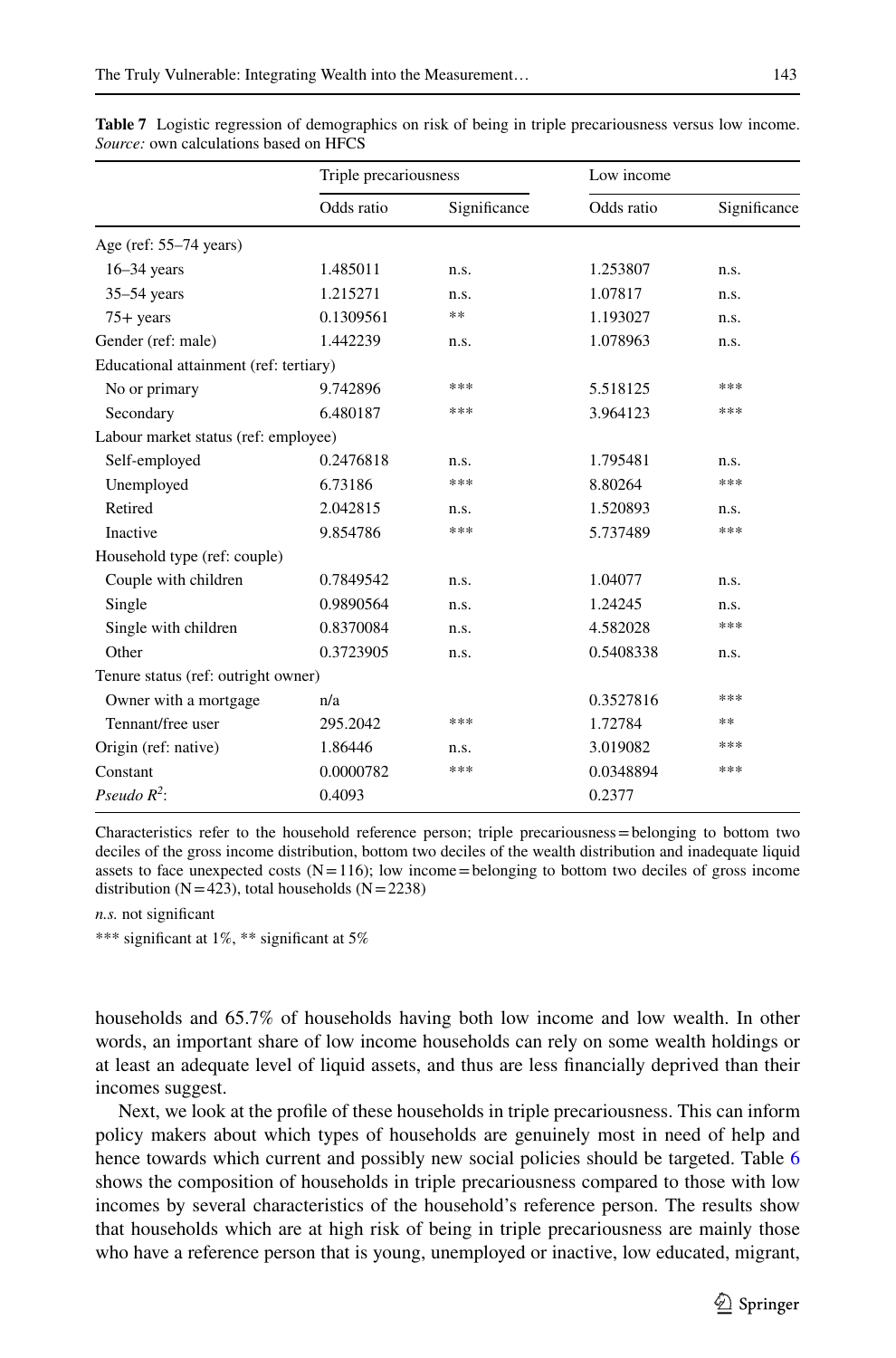single, and above all a tenant. Indeed, the most striking composition is found with regard to tenure status. Owning your main residence clearly is the most important requirement of not being in triple precariousness. Moreover, the results also show some marked discrepancies between the low income population—those conventionally labelled as poor or nearpoor—and the population in triple precariousness. Compared to the demographic characteristics that are highly correlated with low income we mainly fnd an overrepresentation in triple precariousness of young and tenant households, while older households are clearly underrepresented.

The results of this descriptive analysis are confrmed when controlling simultaneously for diferent household characteristics in a logistic regression (see Table [7](#page-12-0)). Again, particularly interesting is the impact of tenure status; tenants and free users have almost 300 times more chance on belonging to the triple precariousness group, while this fgure is only 1.7 in case of low income. The pseudo R square statistic suggests that these socio-demographic and economic characteristics predict the incidence of triple precariousness much more than of low income.

#### **7 Conclusion and Policy Discussion**

There is a burgeoning literature on the signifcance and distribution of wealth in the rich world. That is entirely justifed because assets and wealth play a very large role in people's living standards, mainly exacerbating diferences between the richest and the rest. This paper shows that assets also matter greatly when making assessments of who is poor and fnancially vulnerable.

We introduce the concept of triple precariousness, afflicting households that not only have low income but also very low or non-existent assets to draw on for consumption needs and to face unexpected costs, especially liquid assets. We analyse whether these households—which we might call the truly vulnerable—have different characteristics from those that we identify as poor or needy on the basis of pure income based metrics.

In an analysis for Belgium, we show that the profle of those that we identify as the truly vulnerable—households with low income, few assets, especially few liquid assets—is different from those that we identify as poor purely on the basis of income, as is conventionally done. Households with a reference person that is young, unemployed or inactive, low educated, migrant, single, and above all a tenant, are especially vulnerable in terms of their overall fnancial situation. By contrast, our assessment of the extent and depth of fnancial need among the elderly—a segment of society that is at a relatively high risk of income poverty—also changes drastically. A substantial share of income poor elderly households own signifcant assets.

Such results probably hold social policy consequences. First, with respect to existing policies, which are typically focused on income, a distinction between those who can provide in their own income maintenance during difficult periods by drawing on assets and those who cannot surely seems relevant. Yet it is not entirely straightforward in what way. Obviously, state resources could be spent more effectively and possibly more efficiently if social benefts were to be primarily targeted at those who are the most vulnerable, i.e. households with low income, low wealth and inadequate liquidity. Another potential implication is that less is spent on income poor households that have substantial resources. Yet certain assets may not be immediately or fully fungible, or only at a signifcant cost. It also seems unreasonable to expect people to sell certain types of assets, such as the family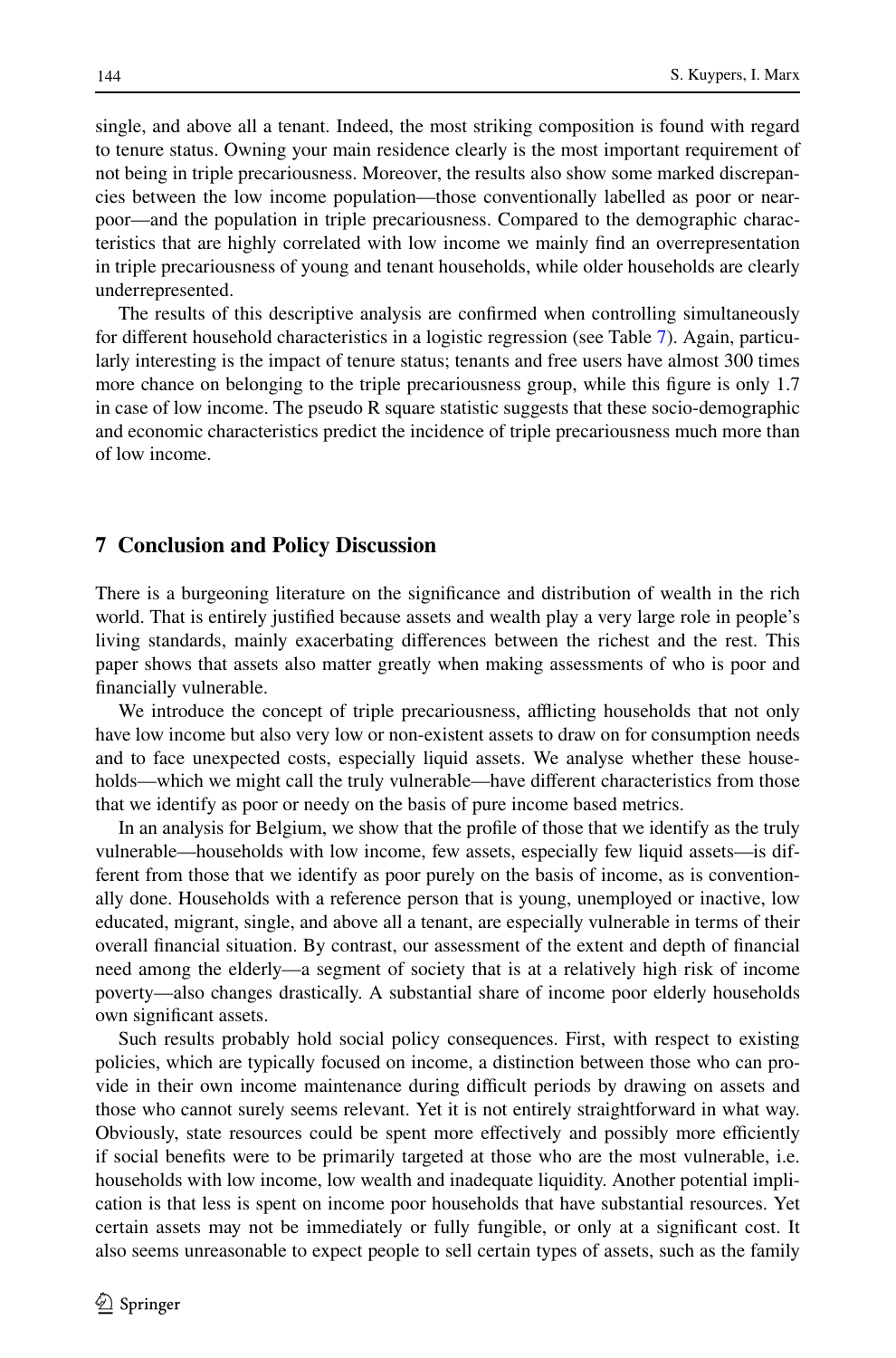home, to meet income needs that are a fraction of the total value of that asset, although policies such as reverse mortgages might provide a solution here. On the other hand, it also does not appear entirely fair that non-contributory income support is provided to people with very signifcant wealth holdings. How assets should afect eligibility calculations and how aspects like liquidity, divisibility etc. are to matter in this respect clearly requires further thought and analysis.

Second, looking at issues of inequality and poverty within a joint income-wealth framework may lead us to think further about introducing new types of policies. In particular, European welfare states now often focus on the redistribution of market incomes, while this paper has shown that there is also an important (and increasing) need for distributing wealth resources more evenly. Over the years several authors have made proposals in the direction of supporting asset accumulation among the poor. For instance, Atkinson [\(2015](#page-14-6)) argues that there should be a capital endowment for all paid at adulthood, Ackermann and Alstott [\(1999](#page-14-7), [2004](#page-14-8)) made similar arguments striving for a 'stakeholder society', and Sherraden ([1991,](#page-16-2) [2001\)](#page-16-3) has been advocating pro-poor asset-building policies for three decades already. Although currently several European countries fscally encourage the ownership of real estate and fnancial assets, these policies are typically unavailable to poor households (McKernan and Sherraden [2008](#page-15-25)). It certainly appears that such policies have not been used to their fullest potential to address fnancial vulnerability and poverty, although the benefts of doing so may be large and numerous (see Sherraden [1991\)](#page-16-2). Furthermore, these policies have traditionally favoured the ownership of illiquid assets such as real estate over more liquid asset types. Looking at how we can include the poor into these types of policies is an interesting direction for future research.

However, there are some risks involved in fnding a correct balance between these two policy options. When eligibility for social benefts are means-tested against private wealth, it could result in so-called 'saving traps', i.e. households could be discouraged to save so as to remain below the asset threshold (Alcock and Pearson [1999](#page-14-9); Fehr and Uhde [2013](#page-15-26); Jäntti et al. [2008;](#page-15-7) Sefton et al. [2008\)](#page-16-4). Hence, while the aim of new asset policies would be to encourage the poor to accumulate assets, proper means-testing punishes them for owning such assets. The trade-off between the two will also be an interesting aspect to consider for future research.

# **References**

<span id="page-14-7"></span>Ackermann, B., & Alstott, A. (1999). *The stakeholder society*. New Haven: Yale University Press.

- <span id="page-14-8"></span>Ackermann, B., & Alstott, A. (2004). Why stakeholding? *Politics & Society, 32*(1), 41–60.
- <span id="page-14-9"></span>Alcock, P., & Pearson, S. (1999). Raising the poverty plateau: The impact of means-tested rebates from local authority charges on low income households. *Journal of Social Policy, 28*(3), 497–516.
- <span id="page-14-1"></span>Alvaredo, F., Atkinson, A. B., Piketty, T., & Saez, E. (2013). The top 1 percent in international and historical perspective. *Journal of Economic Perspectives, 27*(3), 3–20.
- <span id="page-14-4"></span>Ando, A., & Modigliani, F. (1963). The 'life cycle' hypothesis of saving: Aggregate implications and tests. *American Economic Review, 53*(1), 55–84.
- <span id="page-14-2"></span>Arrondel, L., Roger, M., & Savignac, F. (2014). *Wealth and income in the Euro area. Heterogeneity in households' behaviours?* ECB working paper no. 1709.

<span id="page-14-6"></span>Atkinson, A. B. (2015). *Inequality. What can be done?*. Cambridge, MA: Harvard University Press.

<span id="page-14-0"></span>Atkinson, A., Cantillon, B., Marlier, E., & Nolan, B. (2002). *Social Indicators: The EU and social inclusion*. Oxford: Oxford University Press.

<span id="page-14-3"></span>Azpitarte, F. (2012). Measuring poverty using both income and wealth: A cross-country comparison between the U.S. and Spain. *Review of Income and Wealth, 58*(1), 24–50.

<span id="page-14-5"></span>Bi, L., & Montalto, C. P. (2004). Emergency funds and alternative forms of saving. *Financial Services Review, 13*(2), 93–109.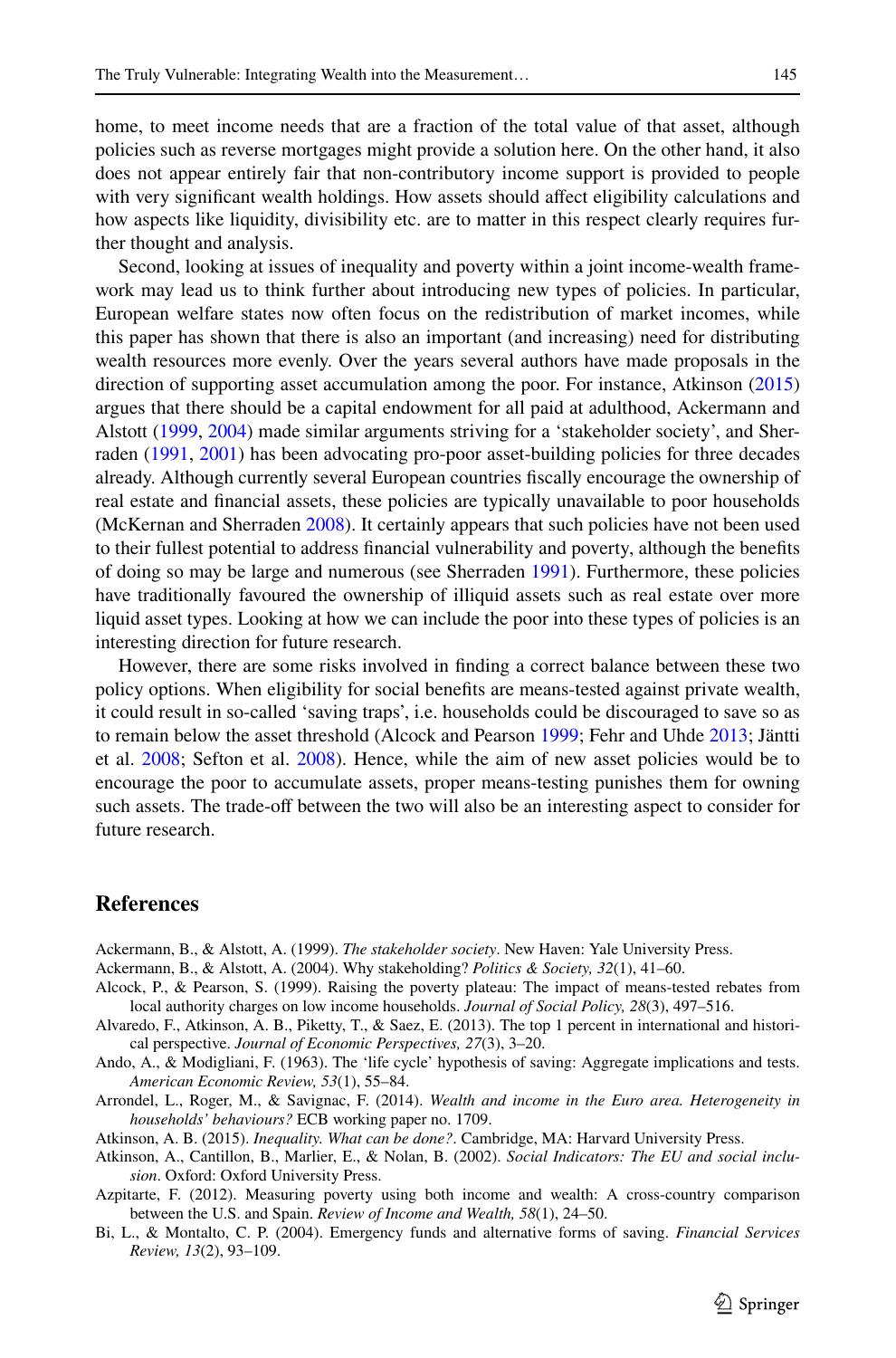- <span id="page-15-11"></span>Brandolini, A., Magri, S., & Smeeding, T. (2010). Asset-based measurement of poverty. *Journal of Policy Analysis and Management, 29*(2), 267–284.
- <span id="page-15-12"></span>Brzozowski, M., Gervais, M., Klein, P., & Suzuki, M. (2010). Consumption, income and wealth inequality in Canada. *Review of Economic Dynamics, 13*(1), 52–75.
- <span id="page-15-15"></span>Campbell, J. Y. (2006). Household fnance. *Journal of Finance, 61*(4), 1553–1604.
- <span id="page-15-4"></span>Cowell, F., Nolan, B., Olivera, J., & Van Kerm, P. (2017). Wealth, top incomes and inequality. In K. Hamilton & C. Hepburn (Eds.), *National wealth: What is missing, why it matters* (pp. 175–206). Oxford: Oxford University Press.
- <span id="page-15-10"></span>Cowell, F., & Van Kerm, P. (2015). Wealth inequality: A survey. *Journal of Economic Surveys, 29*(4), 671–710.
- <span id="page-15-1"></span>Cramer, R., Sherraden, M., & McKernan, S.-M. (2008). Policy implications. In S.-M. McKernan & M. Sherraden (Eds.), *Asset building and low income families* (pp. 221–237). Washington D.C.: The Urban Institute Press.
- <span id="page-15-16"></span>Cunha, M. R., Lambrecht, B. M., & Pawlina, G. (2011). Household liquidity and incremental fnancing decisions: Theory and evidence. *Journal of Business Finance & Accounting, 38*(7&8), 1016–1052.
- <span id="page-15-21"></span>De Decker, P. (2011). Understanding housing sprawl: The case of Flanders, Belgium. *Environment and Planning—Part A, 43*(7), 1634–1654.
- <span id="page-15-22"></span>Eurosystem Household Finance and Consumption Network. (2013a). *The Eurosystem Household Finance and Consumption survey*—*Methodological report for the frst wave.* ECB statistics paper no 1, p. 112.
- <span id="page-15-9"></span>Eurosystem Household Finance and Consumption Network. (2013b). *The Eurosystem Household Finance and Consumption survey*—*Results from the frst wave.* ECB statistics paper no 2, p. 112.
- <span id="page-15-26"></span>Fehr, H., & Uhde, J. (2013). Means-testing retirement benefits in the UK: Is it effcient? *Working paper*, *University of Wuerzburg.*
- <span id="page-15-14"></span>Friedman, M., & Savage, L. J. (1948). The utility analysis of choices involving risk. *Journal of Political Economy, 56*(4), 279–304.
- <span id="page-15-24"></span>Gouskova, E., Juster, F. T., & Staford, F. P. (2006). Trends and turbulence: Allocations and dynamics of American family portfolios, 1984–2001. In E. N. Wolf (Ed.), *International perspectives on household wealth* (pp. 295–326). Cheltenham: Edward Elgar.
- <span id="page-15-7"></span>Jäntti, M., Sierminska, E., & Smeeding, T. (2008). The joint distribution of household income and wealth. Evidence from the Luxembourg wealth study. *OECD social, employment and migration working papers No. 65.* Paris: OECD Publishing.
- <span id="page-15-6"></span>Jäntti, M., Sierminska, E., & Van Kerm, P. (2013). The joint distribution of income and wealth. In J. C. Gornick & M. Jäntti (Eds.), *Income inequality. Economic disparities and the middle class in afuent countries* (pp. 312–333). Palo Alto, CA: Stanford University Press.
- <span id="page-15-23"></span>Jäntti, M., Sierminska, E., & Van Kerm, P. (2015). Modelling the joint distribution of income and wealth. *Research on Economic Inequality, 23,* 301–327.
- <span id="page-15-5"></span>Kontbay-Busun, S., & Peichl, A. (2014). *Multidimensional affluence in income and wealth—A cross-country comparison using the HFCS.* ZEW discussion paper 14–124.
- <span id="page-15-3"></span>Kus, B., Nolan, B., & Whelan, C. T. (2016). Material deprivation and consumption. In D. Brady & L. M. Burtin (Eds.), *The Oxford handbook of the social science of poverty* (pp. 577–601). New York: Oxford University Press.
- <span id="page-15-19"></span>Kuypers, S., & Marx, I. (2016). Social concertation and middle class stability in Belgium. In D. Vaughan-Whitehead, *Europe's disappearing middle class? Evidence from the world of work* (pp. 112–159). Edward Elgar.
- <span id="page-15-8"></span>Kuypers, S., Marx, I., & Verbist, G. (2015). *Joint patterns of income and wealth inequality in Belgium.* Report prepared for the National Bank of Belgium.
- <span id="page-15-0"></span>Marx, I., Nolan, B., & Olivera, J. (2015). The welfare state and antipoverty policy in rich countries. In A. Atkinson & F. Bourguignon (Eds.), *Handbook of income distribution* (pp. 2063–2139). Amsterdam: Elsevier.
- <span id="page-15-13"></span>McKernan, S.-M., Ratclife, C., & Williams Shanks, T. (2012). Is poverty incompatible with asset accumulation? In P. N. Jeferson (Ed.), *The Oxford handbook of the economics of poverty* (pp. 463–493). Oxford: Oxford University Press.
- <span id="page-15-25"></span>McKernan, S.-M., & Sherraden, M. (2008). *Asset building and low income families*. Washington D.C.: The Urban Institute Press.
- <span id="page-15-2"></span>Nolan, B., & Whelan, C. T. (2011). *Poverty and deprivation in Europe*. Oxford: Oxford University Press.

<span id="page-15-18"></span>OECD. (2013a). *OECD guidelines for micro statistics on household wealth*. Paris: OECD Publishing.

- <span id="page-15-17"></span>OECD. (2013b). *OECD framework for statistics on the distribution of household income, consumption and wealth*. Paris: OECD Publishing.
- <span id="page-15-20"></span>Piketty, T. (2014). *Capital in the twenty-frst century*. Harvard: Harvard University Press.